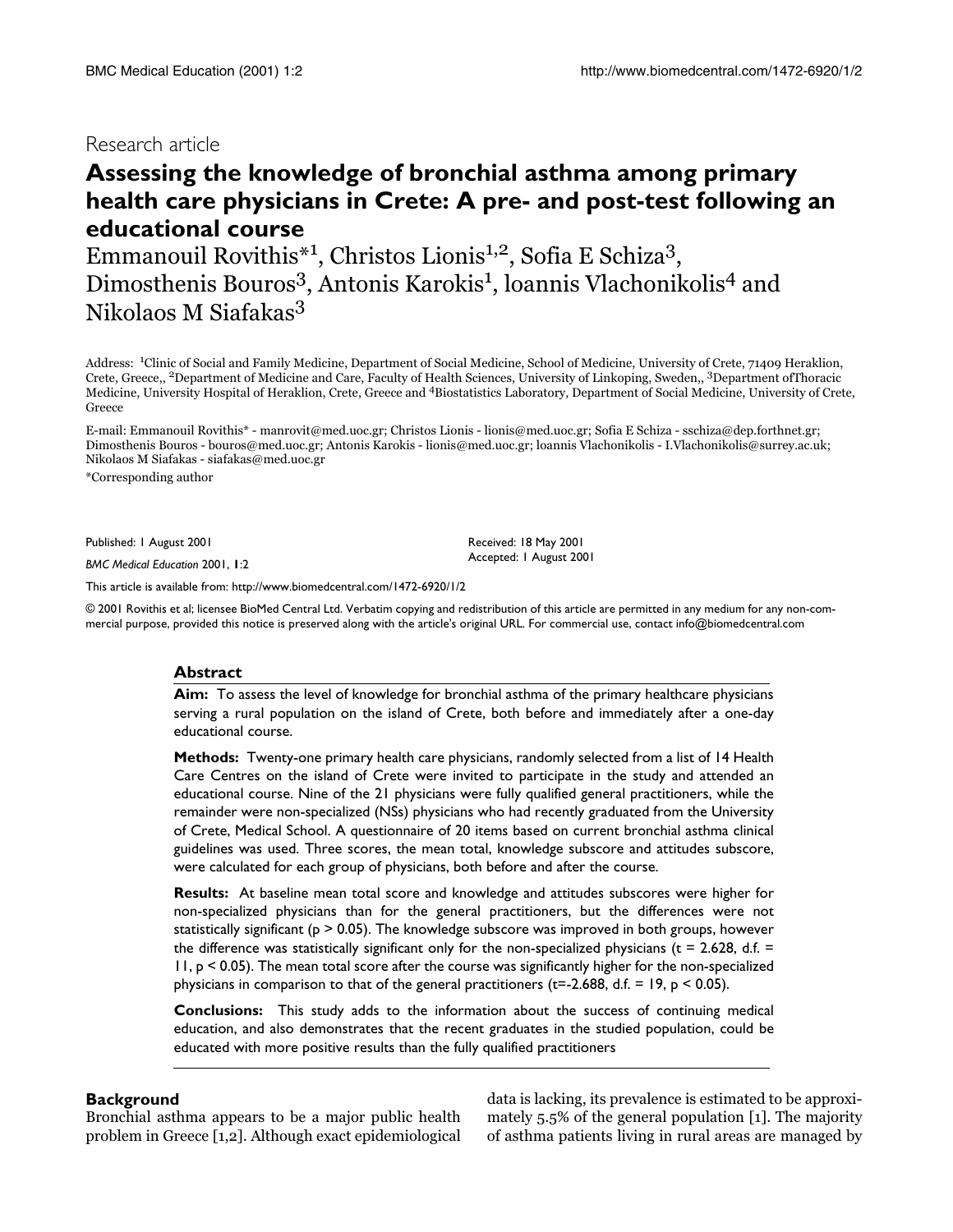general practitioners and non-specialized primary health care physicians.

Previous studies from other countries that have investigated the level of knowledge of bronchial asthma and the competence of primary care physicians in management issues, concluded that there is a substantial variation among General Practitioners [[3](#page-4-2)[–8](#page-4-3)] in both their knowledge and management practices, including the assessment of the severity of asthma, the monitoring of the asthmatic patient and the use of proper medications.

Educational programmes based on self – learning in small peer groups, seem to be effective in improving asthma management [\[9\]](#page-4-4). Similar programmes have not yet been implemented in Greece, a country in which general practice has only recently been recognised as an independent medical specialty and academic discipline.

It was therefore interesting to implement an educational intervention with the main objectives being: a) to explore its effect on primary health care physicians in rural Crete, (b) to improve the treatment of asthma patients in this setting.

This study reports the pre- and post-test results for the assessment of knowledge of the current asthma guidelines for two groups of primary care physicians, who attended a one-day educational course on the asthma practice guidelines.

## **Methods**

### *Study participants*

Twenty-one primary health care physicians (PHC) were randomly selected from all 14 Health Centres serving rural Crete and were invited to participate in the study. Nine of them were fully qualified General Practitioners (GPs) while the remainder were young physicians without a medical specialty (NSs), who had recently graduated from the Medical School of the University of Crete and were serving an annual elective term at the primary health care setting. The participating GPs represented approximately 25% of the total number of the GPs working on Crete.

### *The educational course*

The participating physicians attended an intensive educational course on bronchial asthma, focusing on diagnostic and management issues in the light of asthma guidelines set forth by the National Heart, Lung, and Blood Institute (NHLBI) Expert Panel Report – 2 (EPR-2) [\[10](#page-4-5)]. These guidelines have been translated and distributed throughout Greece. The aim of the educational course was the presentation of the NHLBI – EPR-2 asthma guidelines. Lectures given by respiratory medicine

specialists, from the Department of Thoracic Medicine University Hospital, Crete, focused on the following topics: a) Definition and pathogenesis of bronchial asthma with emphasis on the inflammatory nature of the disease, b) measures of assessment, monitoring of asthmatic patients, and goals of therapy, c) initial assessment, diagnosis, differential diagnosis and periodic follow-up of patients, d) control of factors that trigger an attack or aggravate asthma, e) pharmacological therapy with detailed presentation of anti-asthmatic medications f) classification (staging) of asthma according to severity, g) stepwise approach in asthma management, h) patient education. Finally, there were demonstrations about peak expiratory flow (PEF) measurement and inhalation techniques.

## *Outcome measurement*

A 20 item questionnaire was administered to the participants and completed anonymously, both before and immediately after the end of the course. (Table [1\)](#page-1-0). The questions, which had been pretested and applied in previous studies, were selected from the following sources: a) Pulmonary Medicine and Critical Care Medical Knowledge Self-Assessment Programme, b) The 11<sup>th</sup> National American College of Chest Physicians Pulmonary Board Review Syllabus. The extent to which knowledge and attitudes were in agreement with the NHLBI guidelines was also assessed.

<span id="page-1-0"></span>Knowledge about World Health Organization – NHLBI asthma definition, predisposing, risk and trigger factors, diagnosis and differential diagnosis was assessed (11 questions in total). Attitude statements dealt with staging of chronic asthma, maintenance treatment, treatment of asthma exacerbations, PEF measurement and patient self-management (in total 9 questions, including 4 clinical cases).

## *Statistical analysis*

There was only one correct answer to each of the 20 questions and if correct each answer contributed by one point therefore the maximum possible total was 20 points. The total score and two subscores, the knowledge subscore (KSc) and attitudes subscore (ASc), were calculated twice, before (baseline) and also after the course. For each group, differences in these three scores between the two occasions (pre- and post-course) were assessed by the t-test for paired comparisons or the Wilcoxon test (non-parametric test for matched pairs) [[11](#page-4-6)]. Similarly, for each occasion, the differences between groups were assessed by the t-test for independent samples or the non-parametric test (Mann-Whitney) [[11\]](#page-4-6). As the results were similar between parametric and non-parametric tests, only the parametric ones are shown (Table [2](#page-2-0)).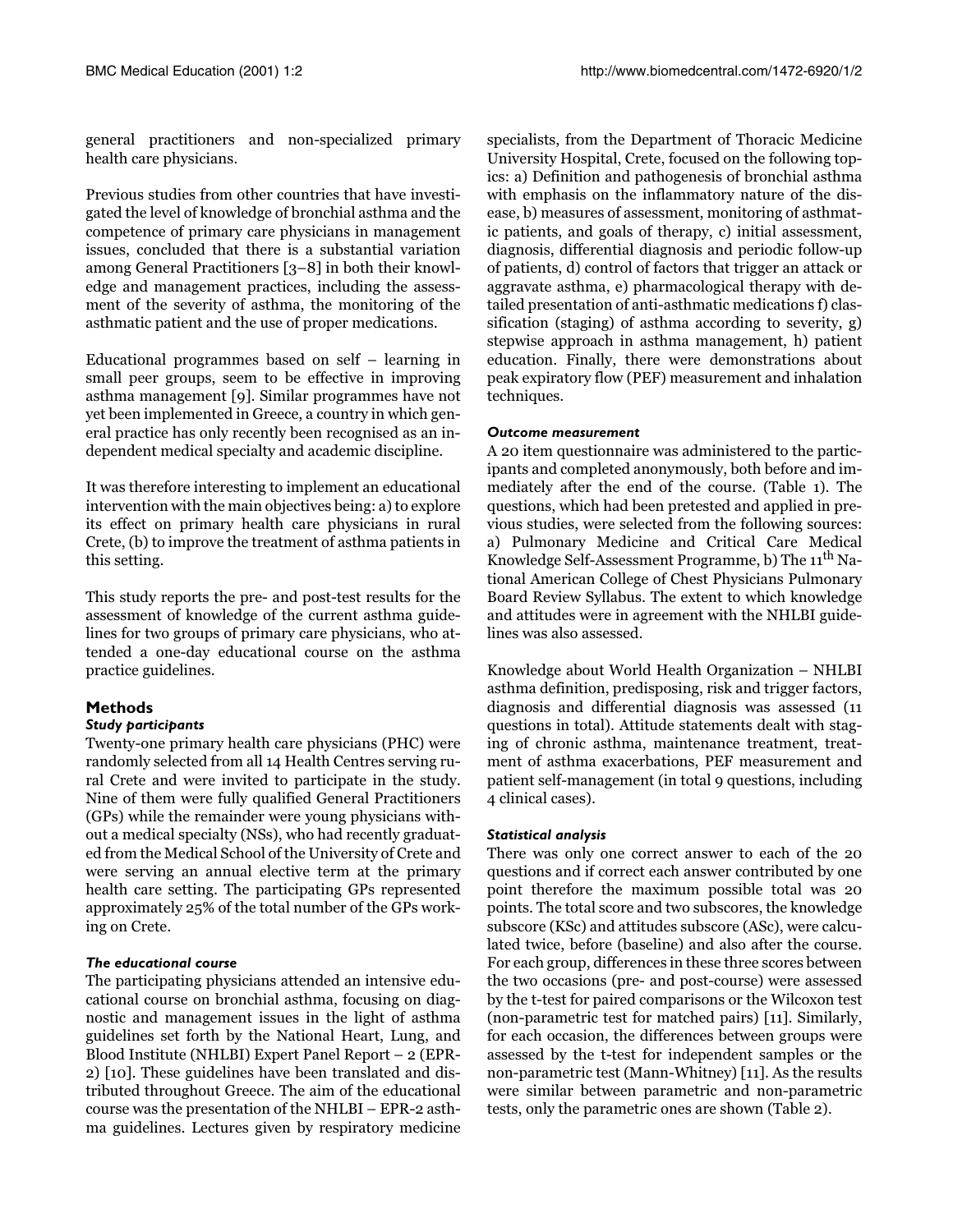**Table 1: Descriptive presentation of the questions that formed the questionnaire used in the study.**

| Questions I-II (general knowledge questions)                                                                                            |
|-----------------------------------------------------------------------------------------------------------------------------------------|
| O1: The WHO-NHLBI definition of bronchial asthma.                                                                                       |
| Q2: Factors that are correlated to an increase in the incidence of the disease.                                                         |
| Q3,Q4:Risk factors for the development of bronchial asthma.                                                                             |
| Q5,Q10: Factors that trigger an asthma attack.                                                                                          |
| Q6: Elements from the clinical history that are useful for formulating the diagnosis                                                    |
| of bronchial asthma.                                                                                                                    |
| Q7: Laboratory – physiologic tests used for the diagnosis of the disease.                                                               |
| Q8: Estimation of the severity of an asthma attack by clinical signs and laboratory                                                     |
| test results.                                                                                                                           |
| Q9: Differential diagnosis of bronchial asthma.                                                                                         |
| Q11: Diurnal Peak Expiratory Flow (PEF) variation in the diagnosis of asthma.                                                           |
| Questions 12-20 ("attitudes questions")                                                                                                 |
| Q12: Staging chronic asthma according to the severity and frequency of symptoms                                                         |
| and to the PEF results. (Clinical cases).                                                                                               |
| Q13: Pharmacological treatment of an imaginary patient with stage II bronchial                                                          |
| asthma. (Clinical case).                                                                                                                |
| Q14: Pharmacological treatment of an imaginary patient with stage III bronchial                                                         |
| asthma. (Clinical case).                                                                                                                |
| Q15: Management of bronchial asthma during pregnancy. Q16: Recognition of the stage and medicament choice for an imaginary patient with |
| stage III bronchial asthma. (Clinical case).                                                                                            |
| Q17: Management of chronic nocturnal cough in asthmatic patients.                                                                       |
| Q18: Alarming clinical signs during an acute asthma attack that compel an urgent                                                        |
| referral of a patient to the hospital.                                                                                                  |
| Q19: Use of the inhaled corticosteroids in the management of chronic versus acute                                                       |
| bronchial asthma.                                                                                                                       |
| Q20: Instructions for the patients: When should they seek immediate medical care.                                                       |
|                                                                                                                                         |

## **Results**

The mean scores for the two groups of physicians, before and after the course (total, KSc, ASc) are shown on Table [2](#page-2-0). The NSs scored higher at the baseline than the GPs in the mean total, KSc and ASc but the differences between the two groups of physicians were not statistically significant ( $p > 0.05$ ).

Both groups increased their level of knowledge (mean total score) between the two occasions (before and after the course) but only for the NSs was the difference found to be statistically significant (t =  $3.326$ , d.f. = 11, p < 0.01). The KSc improved after the course for both groups, but the difference was again, only statistically significant for the NSc (t = 2.628, d.f. = 11,  $p < 0.05$ ). The mean ASc score of the two groups also improved after the course, the difference between the two occasions was found to be significant for both the GPs ( $t = 3.024$ , d.f. = 8, p < 0.05), and the NSs (t =  $3.362$ , d.f. = 11, p < 0.01).

The mean total score for the NSs, after the course, was significantly higher, in comparison with that of the GPs  $(t=-2.688, d.f. = 19, p < 0.05)$ . The differences between the two groups were also significant in favour of the NSs in both KSc, (t=-2.122, d.f. = 19,  $p < 0.05$ ), and ASc scores (t=-2.294, d.f. = 19,  $p < 0.05$ ).

## **Discussion**

<span id="page-2-0"></span>Some methodological limitations should be discussed before attempting any interpretation of the findings of this study. The number of participating physicians was small, however it could be considered as representative of those GPs serving in rural areas of Crete. Questions could also be raised about the validity and reliability of the questionnaire used to assess the level of knowledge of the physicians on bronchial asthma. Content validity had been previously tested by the Clinic of Respiratory Medicine, University Hospital of Heraklion. Moreover the questionnaire had been pretested with any confounding questions being either clarified or eliminated.

Apart from these important methodological considerations the main finding of this study is that both groups of physicians did poorly in their knowledge assessment as reflected by their low scores at the baseline. It is difficult to assess whether this finding arises from a difficult examination, or a lack of knowledge on the part of those taking part in the pre-test.

Especially worrisome is the fact that GPs presented an overall lower score in comparison to this of the NSs. This puzzling finding possibly arises from the recent experiences of the NSs who were used to being educated by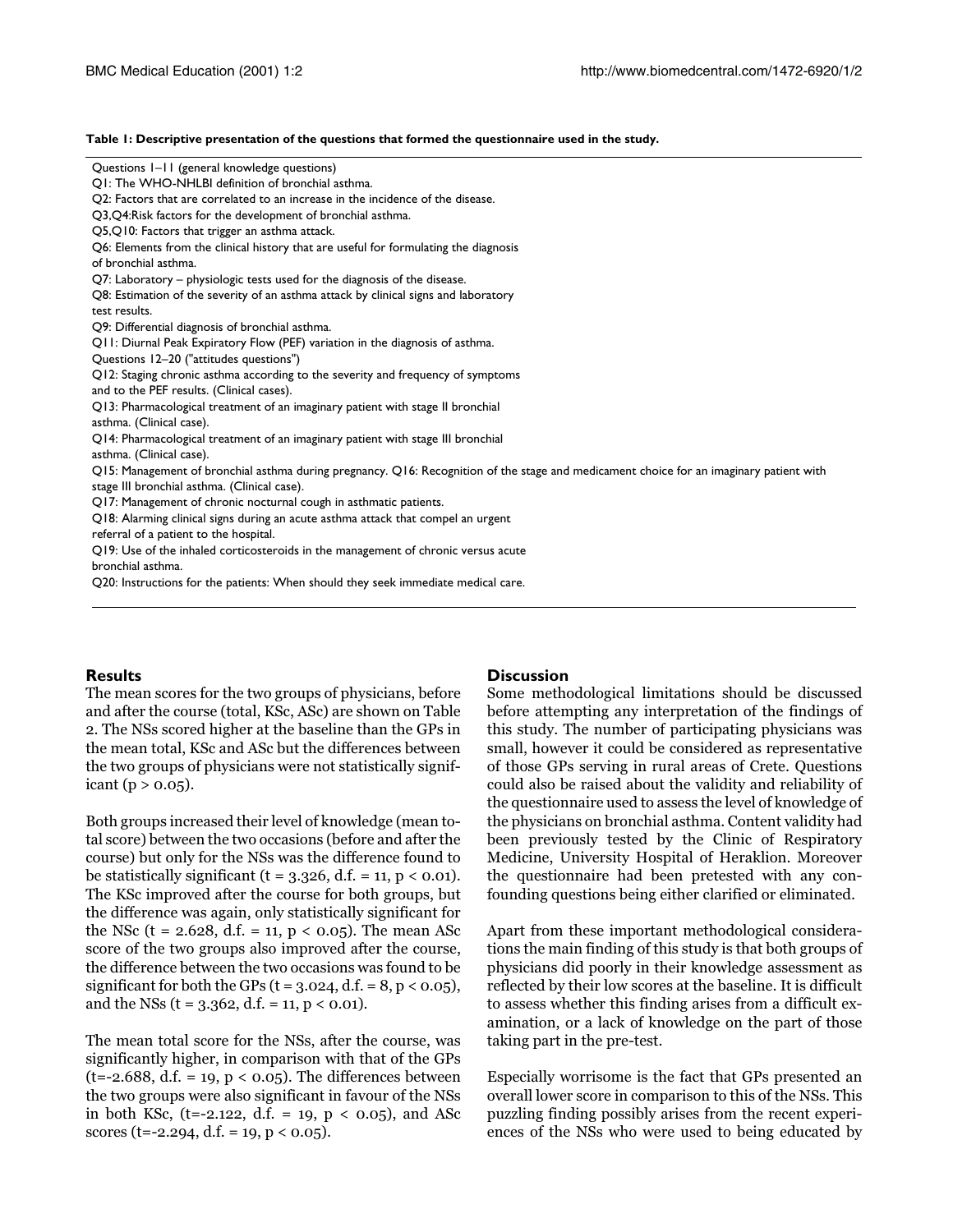| <b>Mean Score</b>  | <b>GPs</b> | <b>NSs</b>  | Level of sig. |  |
|--------------------|------------|-------------|---------------|--|
|                    |            |             |               |  |
| <b>Total score</b> |            |             |               |  |
| Before (baseline)  | 11.33      | $12.83^{+}$ | n.s           |  |
| After              | 12.77      | $15.58^{+}$ | p < 0.05      |  |
| Knowledge score    |            |             |               |  |
| Before (baseline)  | 6.77       | $7.25*$     | n.s           |  |
| After              | 6.88       | $8.75*$     | p < 0.05      |  |
| Attitude score     |            |             |               |  |
| Before (baseline)  | $4.55*$    | $5.58^{+}$  | n.s           |  |
| After              | $5.88*$    | $6.83^{+}$  | p < 0.05      |  |
|                    |            |             |               |  |

**Table 2: Mean total, knowledge and attitude scores of the two groups and comparison between groups before and after the course.**

n.s: not significant, +: p < 0.01, \* : p = 0.05.

courses of this type at the Medical School of the University of Crete, whereas for the GP's who have either not attended educational courses for many years or have become used to other methods of learning, this approach seems ineffective. Other factors that could explain this finding are: a) the lack of training of the GPs in respiratory medicine during their vocational training, b) the lack of dissemination of the current EPR-2 guidelines on bronchial asthma among the GPs in Greece, c) the fact that all of the NS's were newly graduated and had only recently been exposed to the EPR-2 guidelines.

In the KSc a disappointing finding was the very small percentage of correct answers in the question that referred to the definition of bronchial asthma. The majority of the physicians in both groups appeared to be unaware of the current definition which stressed the inflammatory nature of the disease.

The low scores for both groups to the "attitudes questions" which assessed the staging of chronic bronchial asthma and the indicated drug therapy, was especially disturbing Further emphasis should be given to this finding, when implementing future educational programmes.

An important question is whether the observed deficiencies in knowledge, of both the GP's and NS's are reflected in their actual clinical practice. A similar study recently carried out in Greece, revealed that PHCPs were prescribing for asthmatic patients in an obsolete manner, mainly because the extent of their knowledge of the current asthma guidelines was scant [[12](#page-4-7)]. Although our questionnaire was designed to assess the knowledge of the physicians of the EPR-2 guidelines and not their actual management practices, the combination of our find-

ings with those of the aforementioned study does not leave much room for optimism.

On the basis of the results of this study it is still unknown if our educational course was effective or not. We are uncertain as to whether the success of the newly graduated NSs can be attributed to the lecture-based intensive course or related more to their recent educational experiences. Our test was not repeated, therefore no data about its later effectiveness is available.

The findings of our study seem to have serious implications on both, asthma management and educational programmes for primary care physicians. First, they stress the compelling need for the development of continued medical education (CME) programmes for the GPs and PHC physicians focusing on asthma guidelines. Previous studies of CME effectiveness have shown that these programmes should include "enabling" (facilitating practical application of new knowledge into every day clinical practice) and reinforcing components [[13,](#page-4-8)[14\]](#page-4-9). Secondly, they may have an impact on the existing vocational training programme in General Practice in Greece, with a strong recommendation for a period of training in respiratory medicine being incorporated in the educational scheme. Finally, the clear messages of this study should be taken into account by health planners, hospital physicians and primary care groups in Greece, when a national educational strategy will be implemented.

In conclusion, although this study may over-estimate the effect of the educational course, it adds to the information about the success of continuing medical education endeavours, and demonstrates that newly graduated NS physicians are more receptive to educational pro